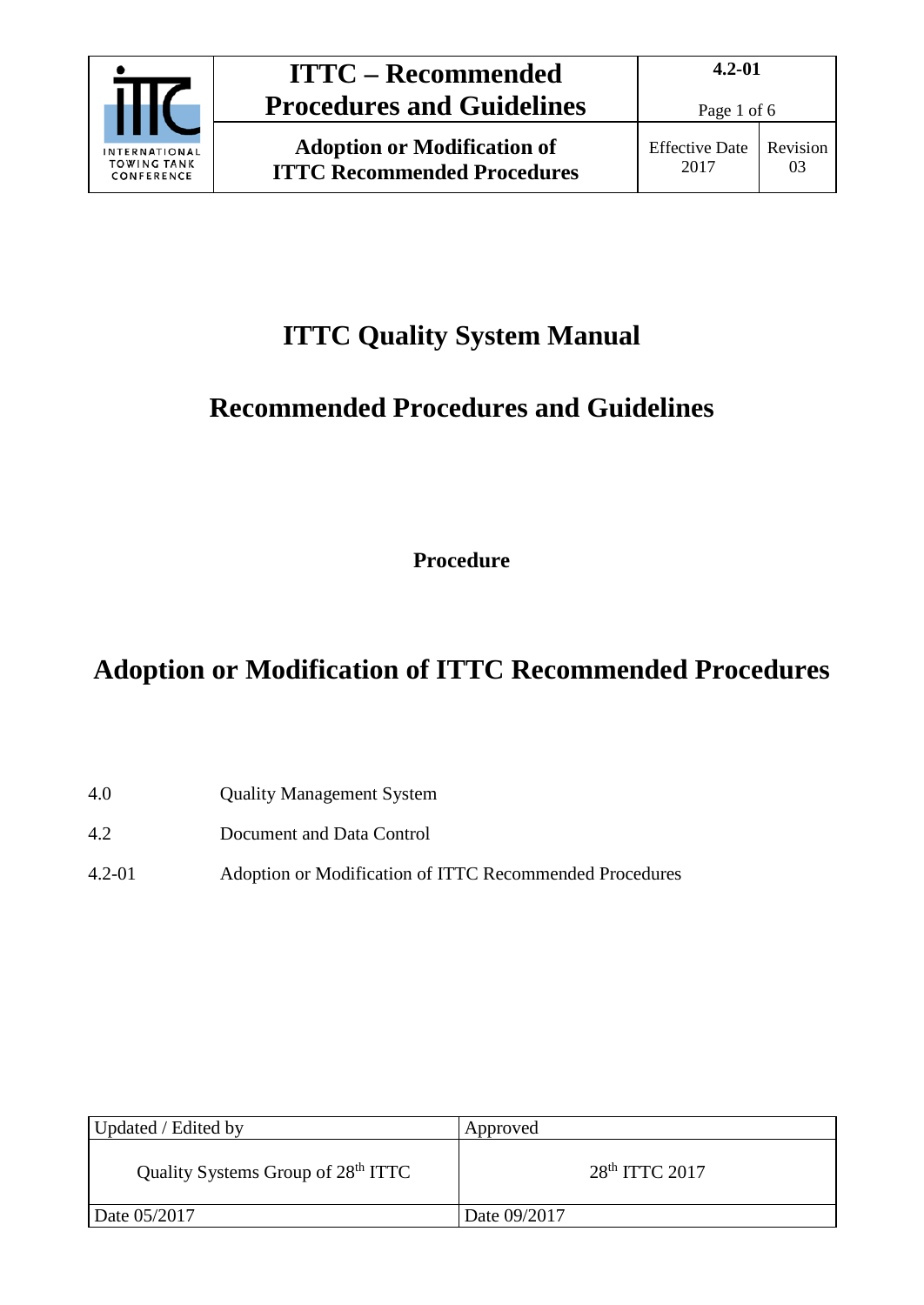

**Adoption or Modification of ITTC Recommended Procedures** Page 2 of 6

### **Table of Contents**

- **1. [PURPOSE OF PROCEDURE](#page-2-0) ...........3**
- **2. [SCOPE..................................................3](#page-2-1)**
- **3. [DEFINITIONS.....................................3](#page-2-2)**
- **4. [IMPLEMENTATION OF RECOM-](#page-2-3)[MENDED ITTC PROCEDURES](#page-2-3)  [AND GUIDELINES.](#page-2-3) ...........................3**

| 4.1 Preparation of ITTC<br><b>Recommended Procedures and</b> |  |
|--------------------------------------------------------------|--|
|                                                              |  |
|                                                              |  |
|                                                              |  |
| <b>RESPONSIBILITY IN GENERAL  6</b>                          |  |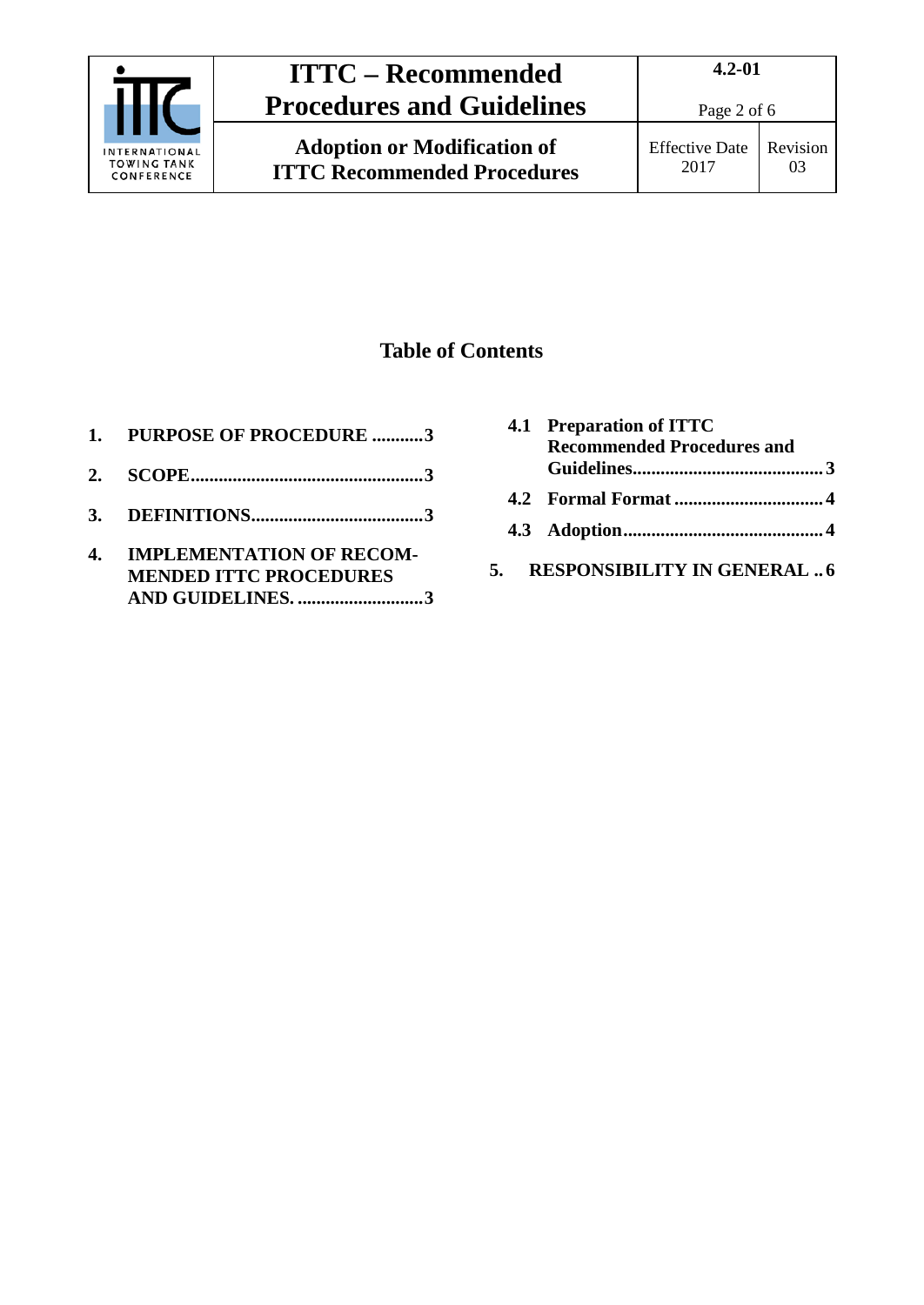

**Adoption or Modification of ITTC Recommended Procedures**

Revision 03

### **Adoption or Modification of ITTC Recommended Procedures and Guidelines**

#### <span id="page-2-0"></span>**1. PURPOSE OF PROCEDURE**

- Establishment of recommended procedures and Guidelines.
- Ensure that ITTC Recommended Procedures (IRPs) and Guidelines are correct and valid.
- Ensure that recommended procedures and guidelines are implemented according to the rules of ITTC in the shortest possible time.
- Ensure that the use of ITTC Recommended Procedures and Guidelines is promoted.

#### <span id="page-2-1"></span>**2. SCOPE**

- All Committees, Panels and Groups of ITTC who prepare ITTC Recommended Procedures and Guidelines.
- Full Conference, Executive Committee and Advisory Council.

#### <span id="page-2-2"></span>**3. DEFINITIONS**

#### **Procedure:**

A manner of proceeding or acting, the method of conducting a course of action.

#### **ITTC Recommended Procedure (IRP):**

A procedure which has been adopted by the Full Conference to be a recommended procedure. A non mandatory manner or method of proceeding, testing or calculation recommended by ITTC to the Member Organisations.

#### **ITTC Guideline**

A guideline is a document that provides guidance or advice on a matter which is not ruled by a Recommended Procedure. A guideline can only describe topics which cannot be documented by an ITTC Recommended Procedure. The requirement for a guideline may be specified in the terms or reference for a Technical Committee or Group, or proposed with justification, in advance of a draft being written, by the Technical Committee or Group and approved by the Advisory Council. A proposed ITTC Recommended Procedure that fails to meet the criteria for publication of procedures shall not be published as a guideline.

#### <span id="page-2-3"></span>**4. IMPLEMENTATION OF RECOM-MENDED ITTC PROCEDURES AND GUIDELINES.**

#### <span id="page-2-4"></span>**4.1 Preparation of ITTC Recommended Procedures and Guidelines**

The need for a recommended procedure may be stated by a Technical Committee or Group, by the Full Conference, the Executive Committee or by the Advisory Council. The preparation of the recommended procedure or guideline is formulated as a task for the respective Technical Committee.

The document shall be prepared by a Technical Committee or Group prior to the Conference. It must be reviewed by the Advisory Council before it is presented to the Full Conference, as described in Recommended Procedure 1.0-03.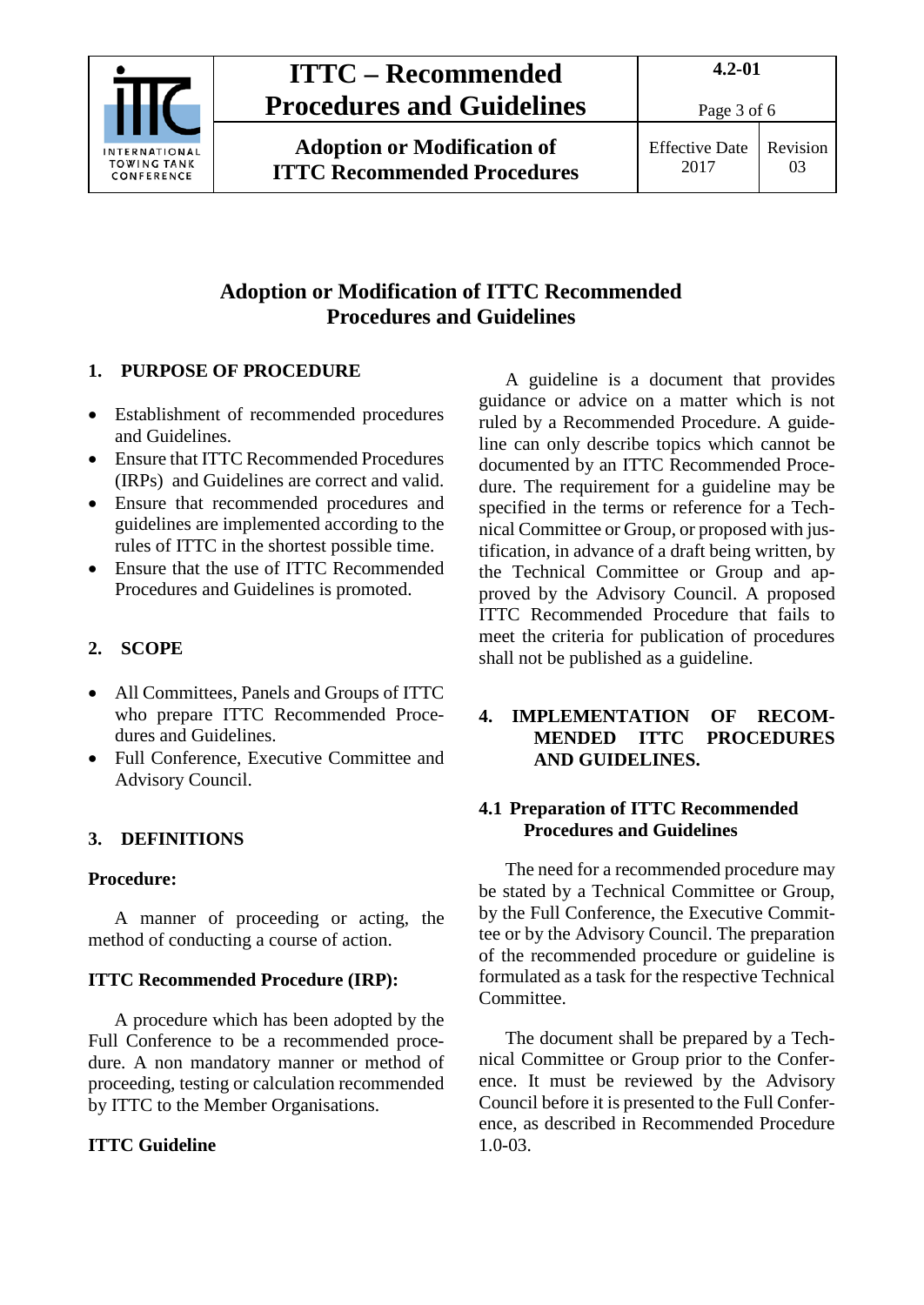

Page 4 of 6

Effective Date 2017

### Revision 03

### <span id="page-3-0"></span>**4.2 Formal Format**

The formal format for procedures and guidelines shall specified in Recommended Procedure 4.2.3-01-03.

#### <span id="page-3-1"></span>**4.3 Adoption**

The Full Conference decides upon the adoption and publication of an ITTC Recommended Procedure or Guideline. To ensure that no faulty procedures are implemented the following scheme shall be followed:

- Review by the Advisory Council for technical and scientific aspects, and practical applicability.
- Editing by the Quality Systems Group (at least during the stage of the preparation of the Quality Manual) or a suitable person or Group.
- Correction by Technical Committee or Group, if necessary.

Publishing the "Proposed ITTC Recommended Procedures and Guidelines" on the ITTC website.

Presentation and discussion at the Conference.

If there are serious objections or more than one contribution concerning a particular item the Technical Committee must discuss and agree on any necessary changes and it can make suggestions for corrections. It may also explain why a special formulation has been chosen and why a decision has been made.

If the Full Conference decides that the ITTC Recommended Procedure or Guideline shall be published, but is not quite sure whether the proposed 'Procedure or Guideline' shall be accepted without modification or if the Full Conference cannot agree in every detail of the Procedure, it may be accepted and published with areas of concern noted.

Publication of the final adopted version on the ITTC website.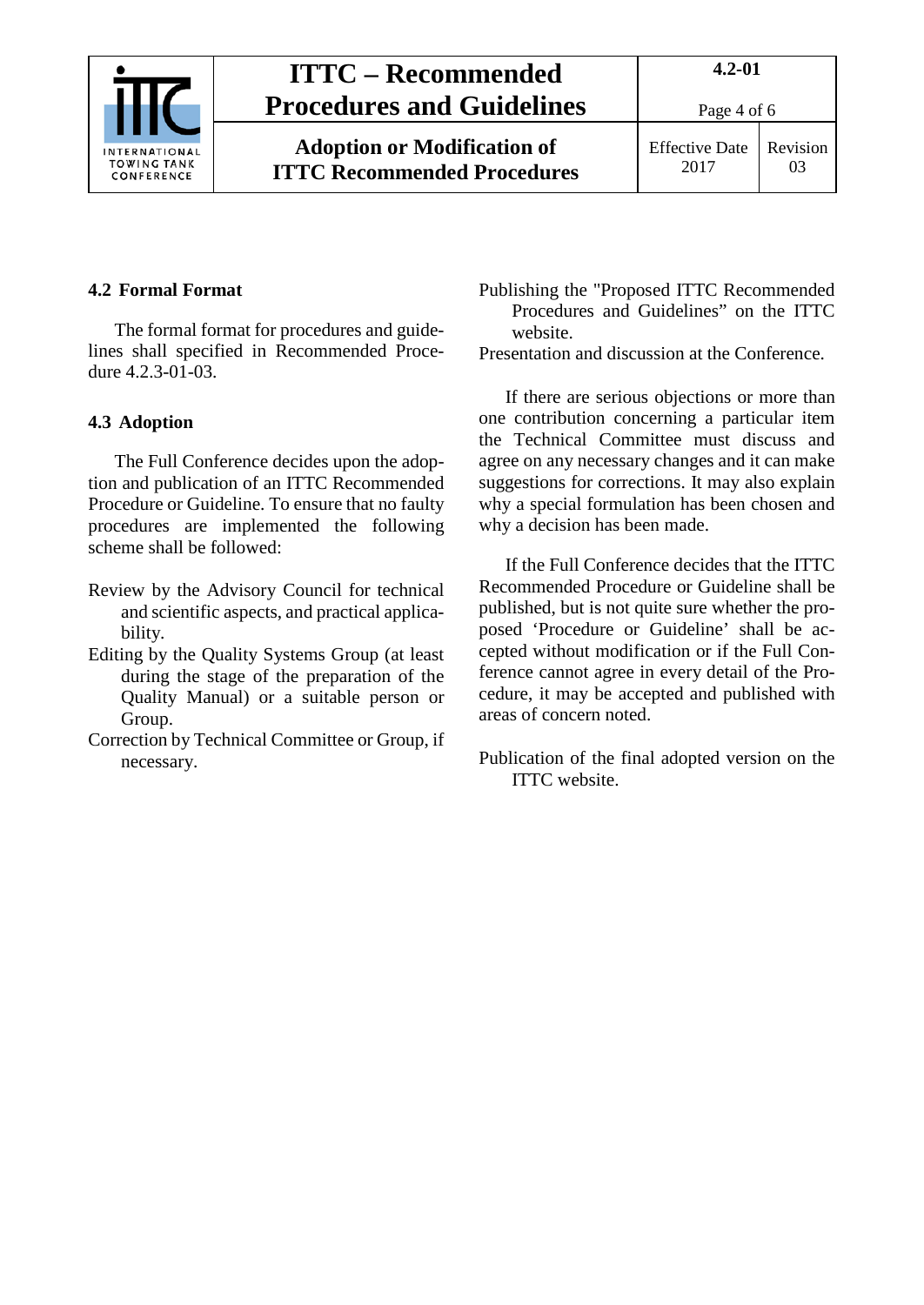